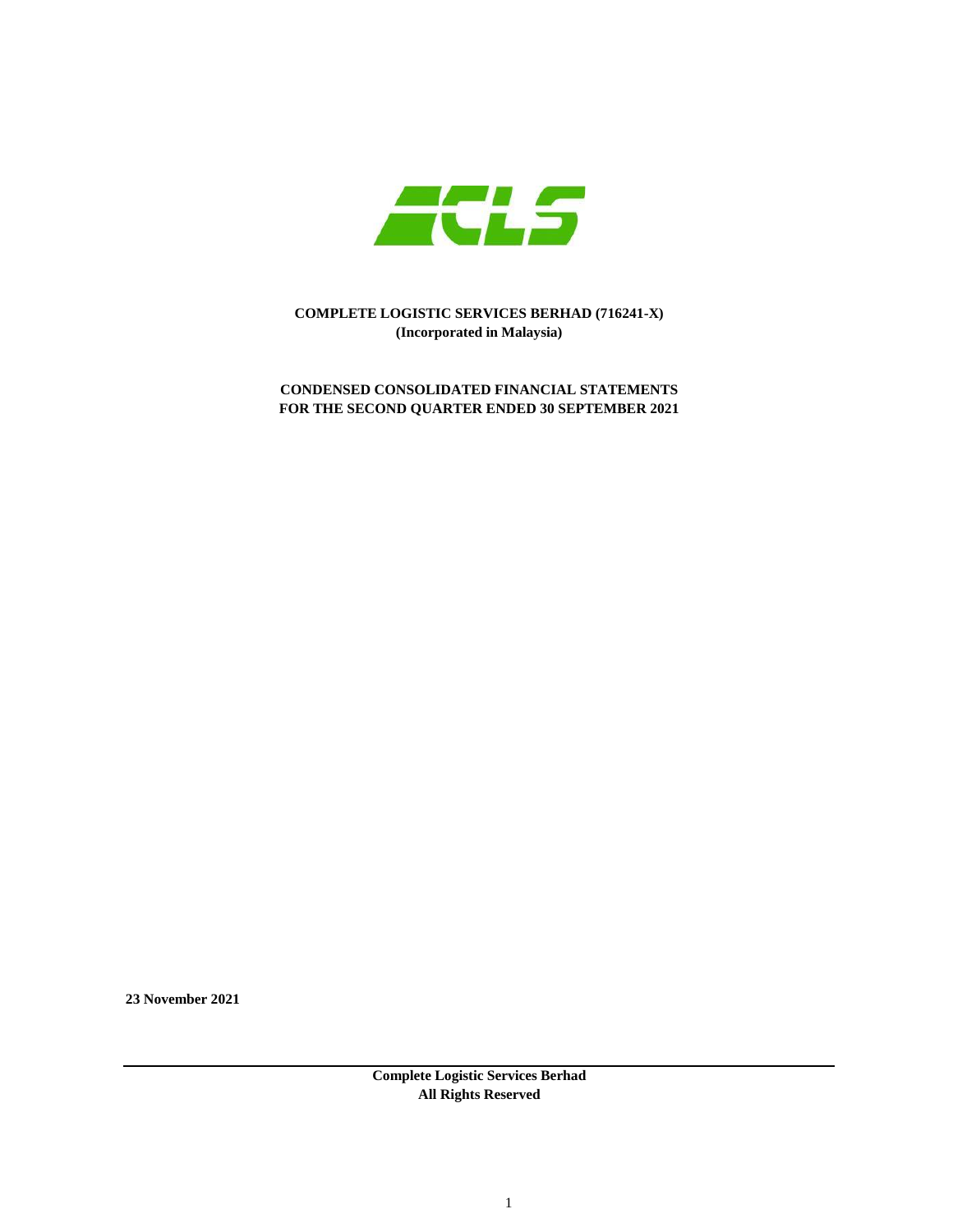# **CONDENSED CONSOLIDATED STATEMENT OF FINANCIAL POSITION FOR THE SECOND QUARTER ENDED 30 SEPTEMBER 2021**

|                                                                    |             | As at            | As at               |
|--------------------------------------------------------------------|-------------|------------------|---------------------|
| <b>RM'000</b>                                                      | <b>Note</b> | 30.09.2021       | 31.03.2021          |
|                                                                    |             | <b>Unaudited</b> | <b>Audited</b>      |
| <b>Assets</b>                                                      |             |                  |                     |
| Property, plant and equipment                                      |             | 56,803           | 56,455              |
| Right-of-use assets                                                |             | 48,804           | 41,087              |
| Investments in associates                                          |             | 24,074           | 23,398              |
| Other investment                                                   |             | 29,250           | 29,160              |
| <b>Non-current assets</b>                                          |             | 158,931          | 150,100             |
| Trade and other receivables                                        |             | 31,816           | 12,220              |
| Tax recoverable                                                    |             | 300              | 151                 |
| Cash and cash equivalents                                          |             | 13,325           | 49,852              |
| <b>Current assets</b>                                              |             | 45,441           | 62,223              |
|                                                                    |             |                  |                     |
| <b>Total assets</b>                                                |             | 204,372          | 212,323             |
| <b>Equity and liabilities</b>                                      |             |                  |                     |
| Share capital                                                      |             | 72,398           | 72,398              |
| Treasury shares                                                    |             | (131)            | (131)               |
| Other reserves                                                     |             | (116)            | (173)               |
| Retained earnings                                                  | 19          | 86,479           | 90,955              |
| Equity attributable to owners of the Company                       |             | 158,630          | 163,049             |
| Non-controlling interests                                          |             |                  | 15                  |
| <b>Total equity</b>                                                |             | 158,630          | 163,064             |
| Borrowings                                                         | 22          | 10,526           | 12,179              |
| Lease liabilities                                                  |             | 15,741           | 15,597              |
| Deferred tax liabilities                                           |             | 1,771            | 1,879               |
| <b>Non-current liabilities</b>                                     |             | 28,038           | 29,655              |
|                                                                    |             |                  |                     |
| Trade and other payables                                           |             | 10,985           | 14,222              |
| <b>Borrowings</b>                                                  | 22          | 6,446            | 4,832               |
| Lease liabilities                                                  |             | 273              | 550                 |
| <b>Current liabilities</b>                                         |             | 17,704           | $\overline{19,604}$ |
| <b>Total liabilities</b>                                           |             | 45,742           | 49,259              |
| <b>Total equity and liabilities</b>                                |             | 204,372          | 212,323             |
| Net assets per share attributable to owners<br>of the Company (RM) |             | 1.24             | 1.28                |

The above condensed consolidated statement of financial position should be read in conjunction with the accompanying explanatory notes attached to these interim financial statements.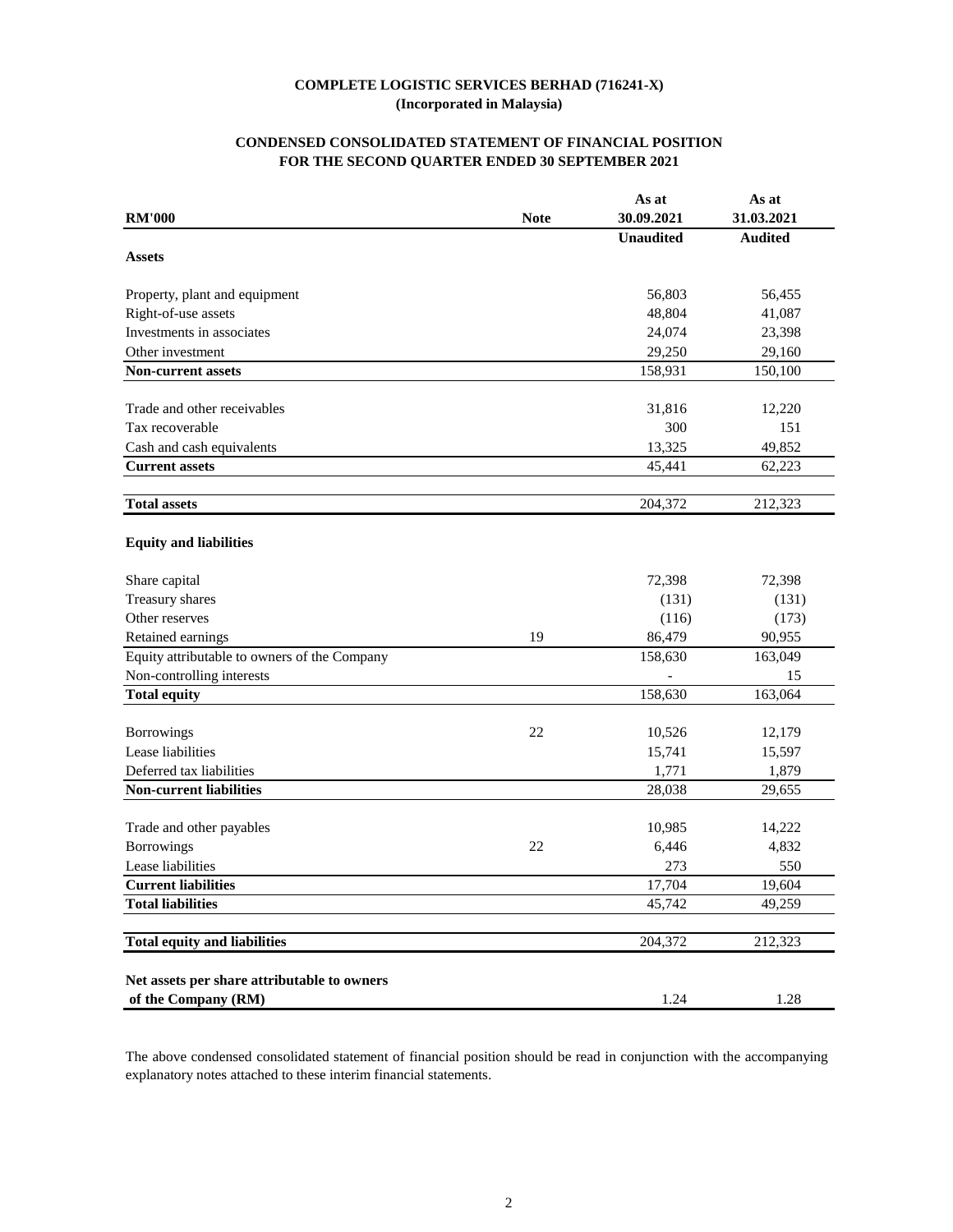# **CONDENSED CONSOLIDATED STATEMENT OF PROFIT OR LOSS AND OTHER COMPREHENSIVE INCOME FOR THE SECOND QUARTER ENDED 30 SEPTEMBER 2021**

(These figures have not been audited)

|                                   |             | <b>Current quarter</b> |            | <b>Cumulative quarter</b> |                  |  |
|-----------------------------------|-------------|------------------------|------------|---------------------------|------------------|--|
|                                   |             | 3 months ended         |            | 6 months ended            |                  |  |
| <b>RM'000</b>                     | <b>Note</b> | 30.09.2021             | 30.09.2020 | 30.09.2021                | 30.09.2020       |  |
|                                   |             |                        |            |                           |                  |  |
| Revenue                           |             | 26,978                 | 12,663     | 38,027                    | 21,149           |  |
| Cost of sales                     |             | (25,351)               | (11, 499)  | (34,870)                  | (19,091)         |  |
| Gross profit                      |             | 1,627                  | 1,164      | 3,157                     | 2,058            |  |
| Other income                      |             | 149                    | 1,005      | 1,278                     | 2,086            |  |
| Marketing and distribution costs  |             | (83)                   | (172)      | (944)                     | (337)            |  |
| Administration and other expenses |             | (1,255)                | (978)      | (2, 496)                  | (1,952)          |  |
| Finance costs                     |             | (324)                  | (334)      | (666)                     | (690)            |  |
| Profit before share of results    |             | 114                    | 685        | 329                       | 1,165            |  |
| Share of results of associates    |             | 344                    | 835        | 676                       | 1,145            |  |
| Profit before tax                 |             | 458                    | 1,520      | 1,005                     | 2,310            |  |
| Tax expense                       | 18          | (167)                  | (399)      | (490)                     | (722)            |  |
| Profit for the period             |             | 291                    | 1,121      | 515                       | 1,588            |  |
| Other comprehensive income        |             | 630                    |            | 90                        |                  |  |
| <b>Total comprehensive income</b> |             | 921                    | 1,121      | 605                       | 1,588            |  |
|                                   |             |                        |            |                           |                  |  |
| <b>Profit attributable to:</b>    |             |                        |            |                           |                  |  |
| Owners of the Company             |             | 291                    | 1,313      | 515                       | 1,831            |  |
| Non-controlling interests         |             |                        | (192)      |                           | (243)            |  |
| Profit for the period             |             | 291                    | 1,121      | 515                       | 1,588            |  |
|                                   |             |                        |            |                           |                  |  |
| <b>Total comprehensive income</b> |             |                        |            |                           |                  |  |
| attributable to:                  |             |                        |            |                           |                  |  |
| Owners of the Company             |             | 921                    | 1,313      | 605                       | 1,831            |  |
| Non-controlling interests         |             |                        | (192)      |                           | (243)            |  |
| <b>Total comprehensive income</b> |             | 921                    | 1,121      | 605                       | 1,588            |  |
| <b>Earnings per share</b>         |             |                        |            |                           |                  |  |
| attributable to owners of         |             |                        |            |                           |                  |  |
| the Company:                      |             |                        |            |                           |                  |  |
| Basic (sen)                       | 25          | 0.2                    | 1.0        | 0.4                       | 1.4              |  |
| Diluted (sen)                     | 25          | 0.2                    | 1.0        | 0.4                       | $\overline{1.4}$ |  |

The above condensed consolidated income statement should be read in conjunction with the accompanying explanatory notes attached to these interim financial statements.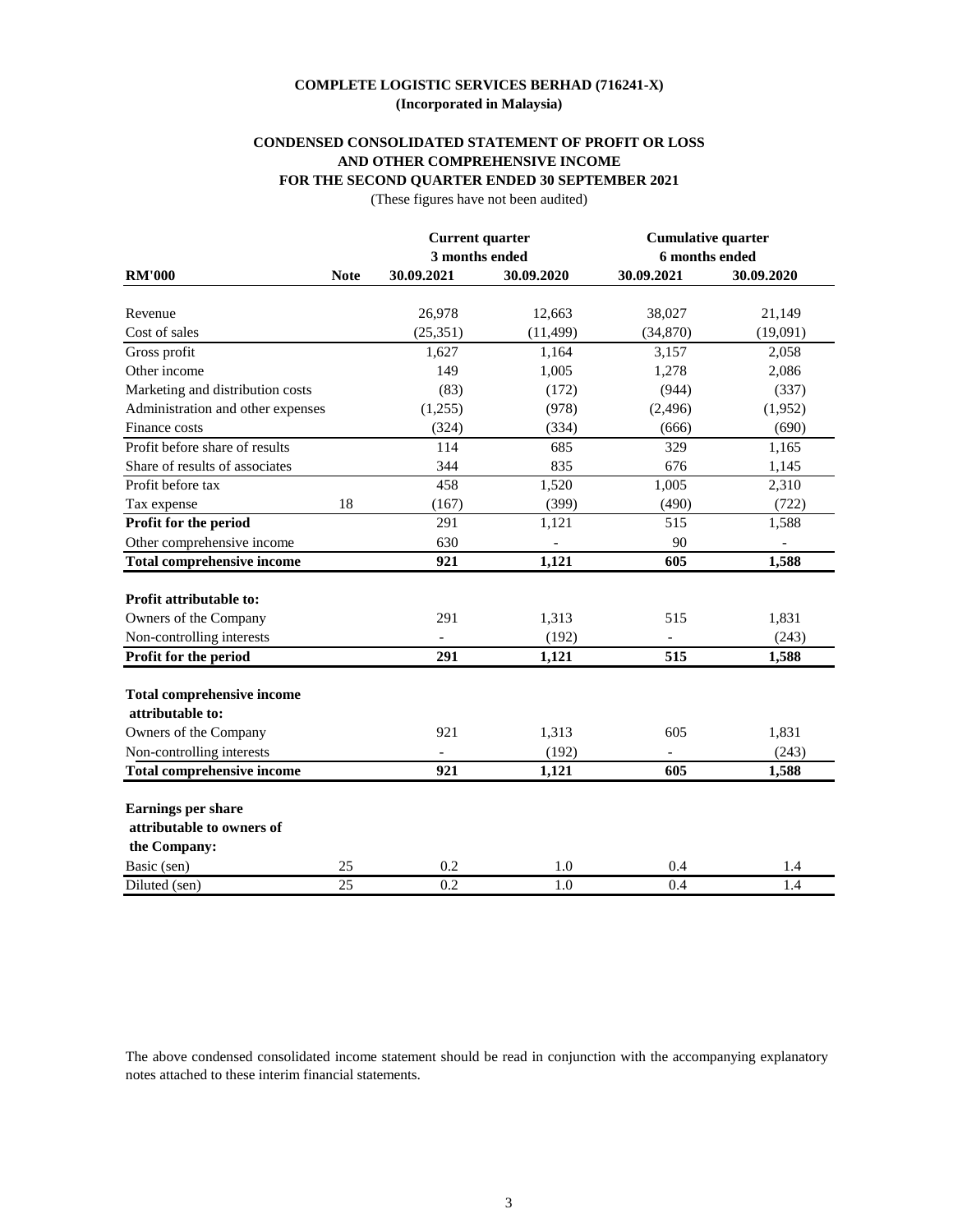# **CONDENSED CONSOLIDATED STATEMENT OF CHANGES IN EQUITY FOR THE SECOND QUARTER ENDED 30 SEPTEMBER 2021**

(These figures have not been audited)

|                                               |              | <b>Non-Distributable</b> |                          | <b>Distributable</b>     |                 |              |                          |              |
|-----------------------------------------------|--------------|--------------------------|--------------------------|--------------------------|-----------------|--------------|--------------------------|--------------|
|                                               |              | Fair                     | <b>Share</b>             |                          |                 |              | Non-                     |              |
|                                               | <b>Share</b> | value                    | option                   | <b>Treasury</b>          | <b>Retained</b> |              | controlling              | <b>Total</b> |
| <b>RM'000</b>                                 | capital      | reserve                  | reserve                  | shares                   | earnings        | <b>Total</b> | interests                | equity       |
| <b>At 1 April 2021</b>                        | 72,398       | (228)                    | 55                       | (131)                    | 90,955          | 163,049      | 15                       | 163,064      |
| Profit after tax                              |              |                          |                          |                          | 515             | 515          | $\overline{\phantom{a}}$ | 515          |
| Fair value changes of equity investment       |              | 90                       | $\overline{\phantom{a}}$ |                          |                 | 90           | $\overline{\phantom{a}}$ | 90           |
| Total comprehensive income                    |              | 90                       |                          |                          | 515             | 605          | $\blacksquare$           | 605          |
| Exercise of Share Issuance Scheme option      |              |                          | (33)                     |                          | 33              |              |                          |              |
| Disposal of a subsidiary                      |              |                          |                          |                          |                 |              | (39)                     | (39)         |
| Changes in a subsidiary's ownership interests |              |                          |                          |                          |                 |              |                          |              |
| that do not result in a loss of control       |              |                          |                          |                          | (5,024)         | (5,024)      | 24                       | (5,000)      |
| At 30 September 2021                          | 72,398       | (138)                    | 22                       | (131)                    | 86,479          | 158,630      |                          | 158,630      |
| <b>At 1 April 2020</b>                        | 70,477       |                          | 732                      | (131)                    | 107,351         | 178,429      | 1,000                    | 179,429      |
| Profit after tax/Total comprehensive income   |              |                          |                          |                          | 1,831           | 1,831        | (243)                    | 1,588        |
| Issuance of shares                            | 358          | $\overline{\phantom{a}}$ | (135)                    | $\overline{\phantom{a}}$ |                 | 223          | $\overline{\phantom{a}}$ | 223          |
| Dividend                                      |              | $\overline{\phantom{a}}$ |                          | $\overline{\phantom{a}}$ | (20, 326)       | (20, 326)    | $\overline{\phantom{a}}$ | (20, 326)    |
| Share option expenses                         |              | $\overline{\phantom{a}}$ | 60                       | $\overline{\phantom{a}}$ |                 | 60           | $\overline{\phantom{a}}$ | 60           |
| At 30 September 2020                          | 70,835       |                          | 657                      | (131)                    | 88,856          | 160,217      | 757                      | 160,974      |

The above condensed consolidated statement of changes in equity should be read in conjunction with the accompanying explanatory notes attached to these interim financial statements.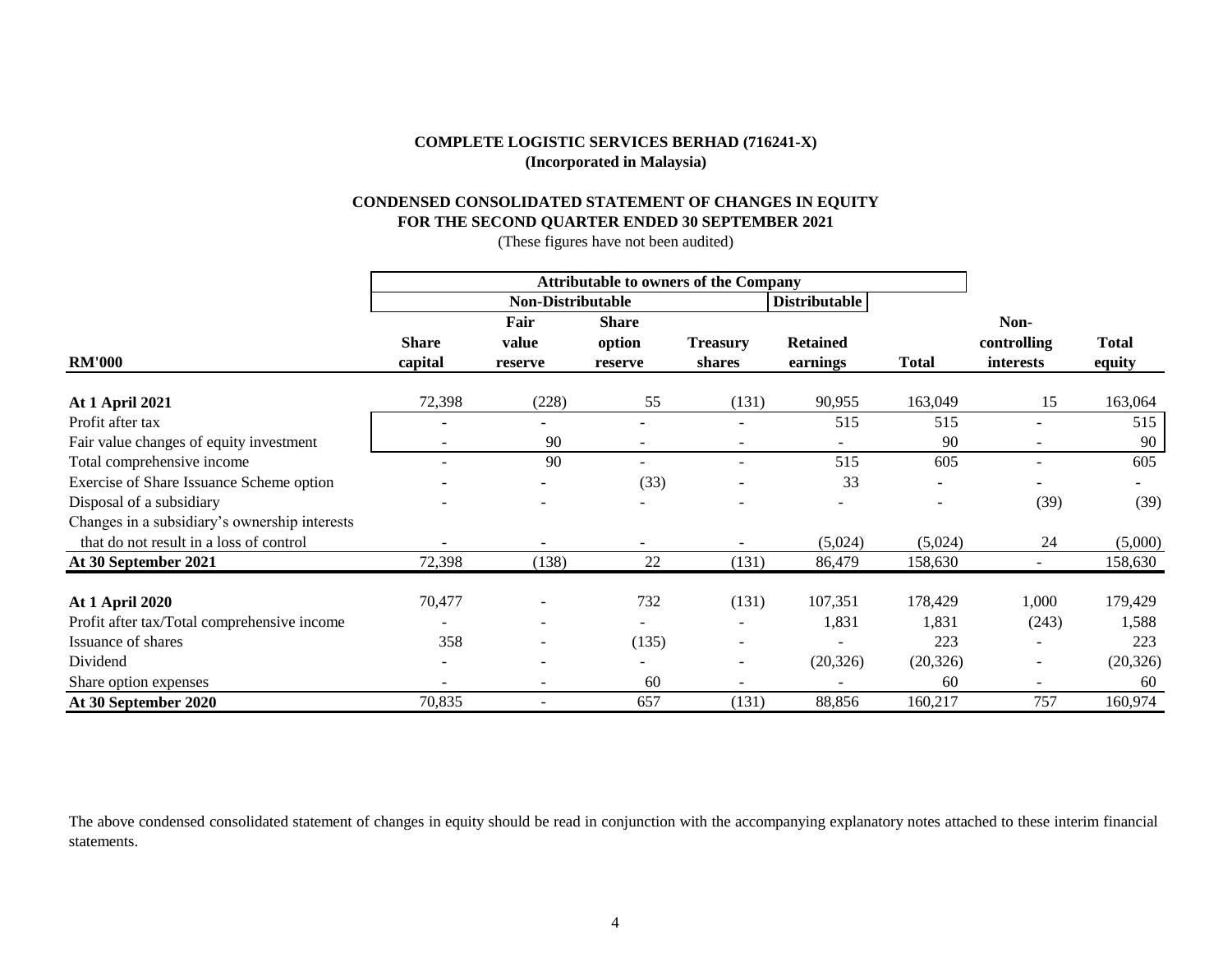# **CONDENSED CONSOLIDATED STATEMENT OF CASH FLOW FOR THE SECOND QUARTER ENDED 30 SEPTEMBER 2021**

(These figures have not been audited)

| 30.09.2021<br><b>RM'000</b>                                  |           | 30.09.2020 |
|--------------------------------------------------------------|-----------|------------|
|                                                              |           |            |
| <b>Operating activities</b>                                  |           |            |
| Profit before tax                                            | 1,005     | 2,310      |
| Adjustments for:                                             |           |            |
| Non-cash items                                               | 1,983     | 1,580      |
| Non-operating items                                          | (676)     | (1,577)    |
| Interest income                                              | (273)     | (1, 399)   |
| Interest expense                                             | 666       | 690        |
| Operating profit before working capital changes              | 2,705     | 1,604      |
| Changes in working capital:                                  |           |            |
| Receivables                                                  | (19,778)  | 4,718      |
| Payables                                                     | (2,883)   | 7,629      |
| Cash (used in)/generated from operations                     | (19,956)  | 13,951     |
| Net tax paid                                                 | (747)     | (372)      |
| Net cash (used in)/from operating activities                 | (20,703)  | 13,579     |
| <b>Investing activities</b>                                  |           |            |
| Additional investment in an existing subsidiary              | (5,000)   |            |
| Interest received                                            | 273       | 1,399      |
| Net cash inflows from the disposal of subsidiaries           | 175       |            |
| Purchase of property, plant and equipment                    | (2,270)   | (13, 497)  |
| Purchase of right-of-use asset                               | (8,160)   |            |
| Proceeds from disposal of property, plant and equipment      |           | 2,301      |
| Proceeds from issuance of shares                             |           | 223        |
| Net cash used in investing activities                        | (14,982)  | (9,574)    |
| <b>Financing activities</b>                                  |           |            |
| Dividend paid                                                |           | (20, 326)  |
| Interest paid                                                | (666)     | (690)      |
| Repayment of lease liabilities                               | (133)     | (124)      |
| Repayment of borrowings                                      | (39)      | (1,026)    |
| Repayment to director                                        | (4)       | (4)        |
| Net cash used in financing activities                        | (842)     | (22, 170)  |
| Net changes in cash and cash equivalents                     | (36, 527) | (18, 165)  |
| Cash and cash equivalents at the beginning of financial year | 49,687    | 98,907     |
| Cash and cash equivalents at the end of financial year       | 13.160    | 80,742     |
| Analysis of cash and cash equivalents                        |           |            |
| Fixed deposits                                               | 165       | 5,240      |
| Cash and bank balances                                       | 13,160    | 75,667     |
|                                                              | 13,325    | 80,907     |
| Fixed deposits pledged to licensed bank                      | (165)     | (165)      |
|                                                              | 13,160    | 80,742     |

The above condensed consolidated statement of cash flow should be read in conjunction with the accompanying explanatory notes attached to these interim financial statements.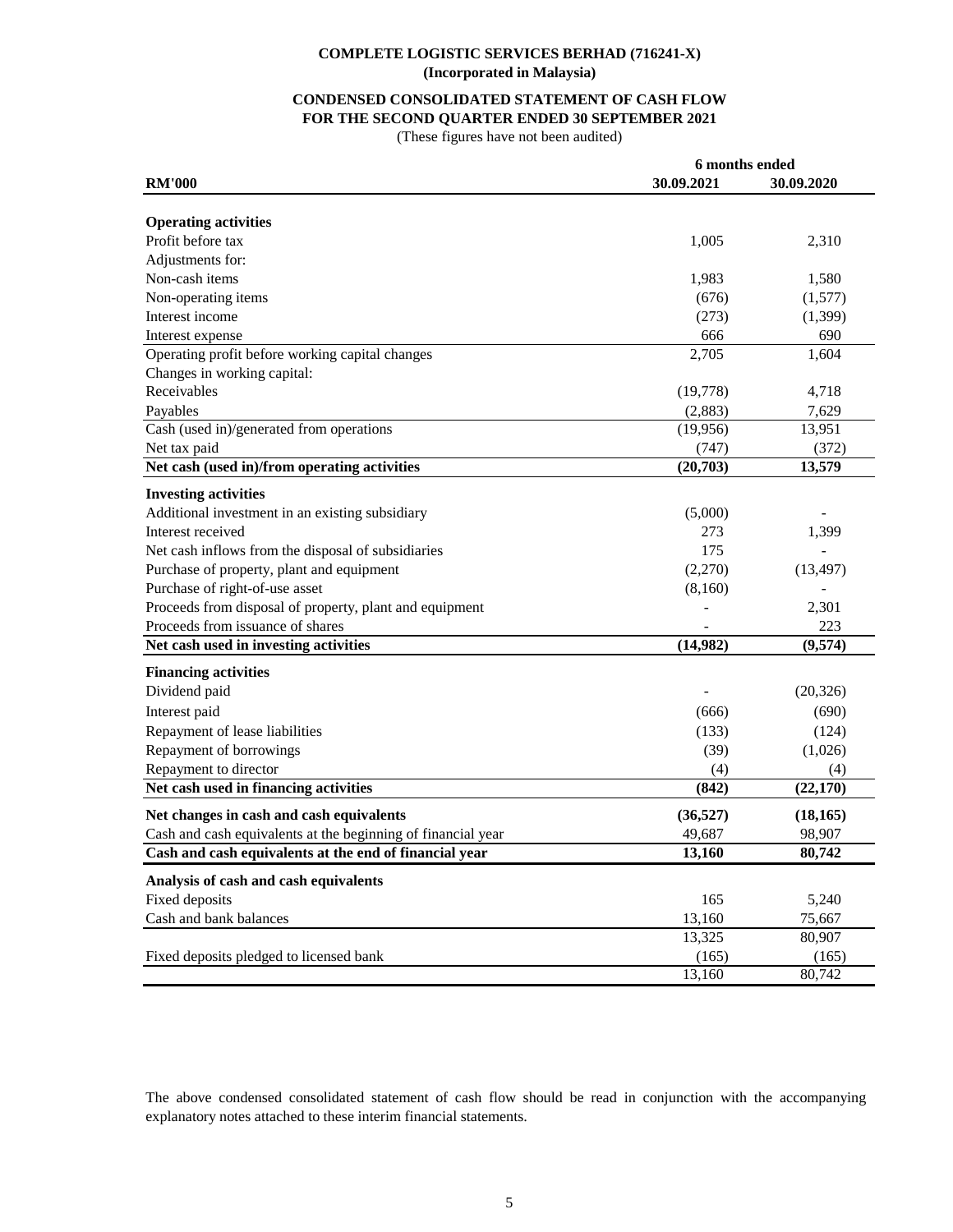# **PART A: EXPLANATORY NOTES PURSUANT TO MFRS 134**

#### **1 Basis of preparation**

This unaudited interim financial report has been prepared in accordance with MFRS 134 Interim Financial Reporting and paragraph 9.22 of the Main Market Listing Requirements of Bursa Malaysia Securities Berhad and should be read in conjunction with the audited financial statements of the Group for the financial year ended 31 March 2021.

The significant accounting policies adopted by the Group in this interim financial statements are consistent with those adopted in the financial statements as disclosed in the audited financial statements for the year ended 31 March 2021.

During the current financial year, the Group has adopted the following new accounting standard(s) and/or interpretation(s) (including the consequential amendments, if any):-

Amendments to MFRS 9, MFRS 139, MFRS 7, MFRS 4 and MFRS 16: Interest Rate Benchmark Reform – Phase 2 Amendments to MFRS 16: Covid-19 - Related Rent Concessions

Amendments to MFRS 16: Covid-19 - Related Rent Concessions beyond 30 June 2021

The adoption of the above accounting standard(s) and/or interpretation(s) (including the consequential amendments, if any) did not have any material impact on the Group's financial statements.

The Group has not applied in advance the following accounting standard(s) and/or interpretation(s) (including the consequential amendments, if any) that have been issued by the Malaysian Accounting Standards Board ("MASB") but are not yet effective for the current financial quarter:

MFRS 17 Insurance Contracts Amendments to MFRS 3 - Reference to the Conceptual Framework Amendments to MFRS 10 and MFRS 128: Sale or Contribution of Assets between an Investor and its Associate or Joint Venture Amendments to MFRS 17 Insurance Contracts Amendment to MFRS 101: Classification of Liabilities as Current or Non-current Amendments to MFRS 101: Disclosure of Accounting Policies Amendments to MFRS 108: Definition of Accounting Estimates Amendments to MFRS 112: Deferred Tax related to Assets and Liabilities arising from a Single Transaction Amendments to MFRS 116: Property, Plant and Equipment – Proceeds before Intended Use Amendments to MFRS 137: Onerous Contracts – Cost of Fulfilling a Contract Annual Improvements to MFRS Standards 2018 – 2020

The Group did not early adopt the above accounting standard(s) and/or interpretation(s) (including the consequential amendments, if any) as they are not expected to have material impact on the financial statements of the Group upon their initial applications.

#### **2 Seasonality or cyclicality of operations**

The business operations of the Group are subject to the forces of supply and demand and thus, could display cyclical trends.

#### **3 Unusual items due to their nature, size or incidence**

There were no unusual items affecting assets, liabilities, equity, net income or cash flows during the quarter ended 30 September 2021.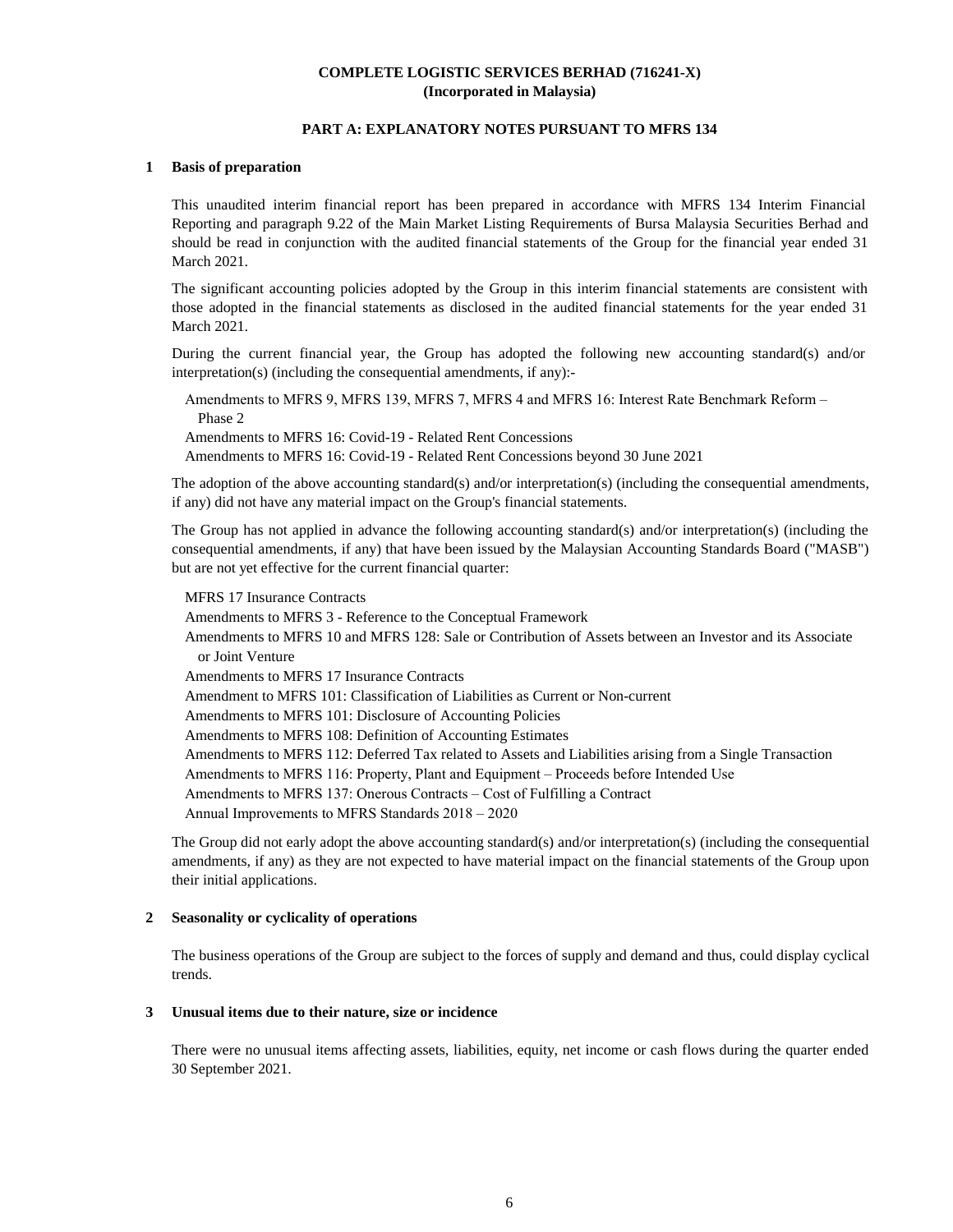## **4 Significant estimates and changes in estimates**

There were no changes in estimates that had any material effects during the quarter ended 30 September 2021.

# **5 Debt and equity securities**

There were no issuances, repurchases or repayments of debt and equity securities during the quarter ended 30 September 2021.

# **6 Dividends paid**

There were no dividends paid during the current and previous corresponding quarter.

# **7 Segmental information**

The Group's operations comprise the following business segments:

| Logistics   | : Total logistic services provider including lorry transportation services (tanker, bulk cargo, side |
|-------------|------------------------------------------------------------------------------------------------------|
|             | curtain), project logistics and door to door delivery services                                       |
| Warehousing | : Provision of warehouse for renting                                                                 |
| Marine      | : Provision of marine transportation services                                                        |
| Trading     | : Trading of building materials                                                                      |
| Others      | : Trading of goods, insurance agency and investment holding                                          |

|                                   |                          | Ware-                        |                              |                              |                          |              |                          |         |
|-----------------------------------|--------------------------|------------------------------|------------------------------|------------------------------|--------------------------|--------------|--------------------------|---------|
| <b>RM'000</b>                     | Logistics                | housing                      | <b>Marine</b>                | <b>Trading</b>               | <b>Others</b>            | <b>Total</b> | <b>Elimination</b>       | Group   |
| <b>Results For 3 Months Ended</b> |                          |                              |                              |                              |                          |              |                          |         |
| 30 September 2021                 |                          |                              |                              |                              |                          |              |                          |         |
| External revenue                  | 3,185                    | 1,598                        | $\blacksquare$               | 22,191                       | 4                        | 26,978       | $\blacksquare$           | 26,978  |
| Intersegment revenue              | $\overline{\phantom{0}}$ | $\qquad \qquad \blacksquare$ | $\overline{\phantom{a}}$     | $\blacksquare$               | 21                       | 21           | (21)                     | ۰       |
| Total revenue                     | 3,185                    | 1,598                        | $\frac{1}{2}$                | 22,191                       | 25                       | 26,999       | (21)                     | 26,978  |
| Segment (loss)/profit             | (232)                    | 1,252                        | (2)                          | 798                          | (474)                    | 1,342        | 354                      | 1,696   |
| Depreciation                      | (495)                    | (405)                        | $\blacksquare$               | (116)                        |                          | (1,016)      |                          | (1,016) |
| Interest income                   | $\overline{c}$           | ÷,                           |                              | 1                            | 99                       | 102          | ä,                       | 102     |
| Finance costs                     | (6)                      | (318)                        | ÷,                           | $\overline{\phantom{a}}$     | $\overline{\phantom{0}}$ | (324)        | $\overline{\phantom{a}}$ | (324)   |
| (Loss)/Profit before tax          | (731)                    | 529                          | (2)                          | 683                          | (375)                    | 104          | 354                      | 458     |
| Tax expense                       | 45                       | (214)                        | L,                           | (8)                          | 10                       | (167)        | $\blacksquare$           | (167)   |
| (Loss)/Profit after tax           | (686)                    | 315                          | (2)                          | 675                          | (365)                    | (63)         | 354                      | 291     |
| <b>Results For 3 Months Ended</b> |                          |                              |                              |                              |                          |              |                          |         |
| 30 September 2020                 |                          |                              |                              |                              |                          |              |                          |         |
| External revenue                  | 8,923                    | 555                          | 2,594                        |                              | 591                      | 12,663       | $\overline{\phantom{a}}$ | 12,663  |
| Intersegment revenue              | 240                      | $\overline{\phantom{a}}$     | $\qquad \qquad \blacksquare$ | $\overline{\phantom{a}}$     | 1,621                    | 1,861        | (1, 861)                 |         |
| Total revenue                     | 9,163                    | 555                          | 2,594                        | $\blacksquare$               | 2,212                    | 14,524       | (1, 861)                 | 12,663  |
| Segment profit                    | 622                      | 516                          | 64                           | $\blacksquare$               | 1,367                    | 2,569        | (765)                    | 1,804   |
| Depreciation                      | (467)                    | (79)                         |                              |                              | (26)                     | (572)        |                          | (572)   |
| Interest income                   | 42                       | ÷,                           |                              | $\blacksquare$               | 580                      | 622          |                          | 622     |
| Finance costs                     | (14)                     | (46)                         | $\overline{a}$               | $\qquad \qquad \blacksquare$ | (274)                    | (334)        | $\overline{\phantom{a}}$ | (334)   |
| Profit before tax                 | 183                      | 391                          | 64                           | $\blacksquare$               | 1,647                    | 2,285        | (765)                    | 1,520   |
| Tax expense                       | (117)                    | (94)                         | $\overline{\phantom{0}}$     | $\qquad \qquad \blacksquare$ | (188)                    | (399)        | $\overline{\phantom{a}}$ | (399)   |
| Profit after tax                  | 66                       | 297                          | 64                           | $\blacksquare$               | 1,459                    | 1.886        | (765)                    | 1.121   |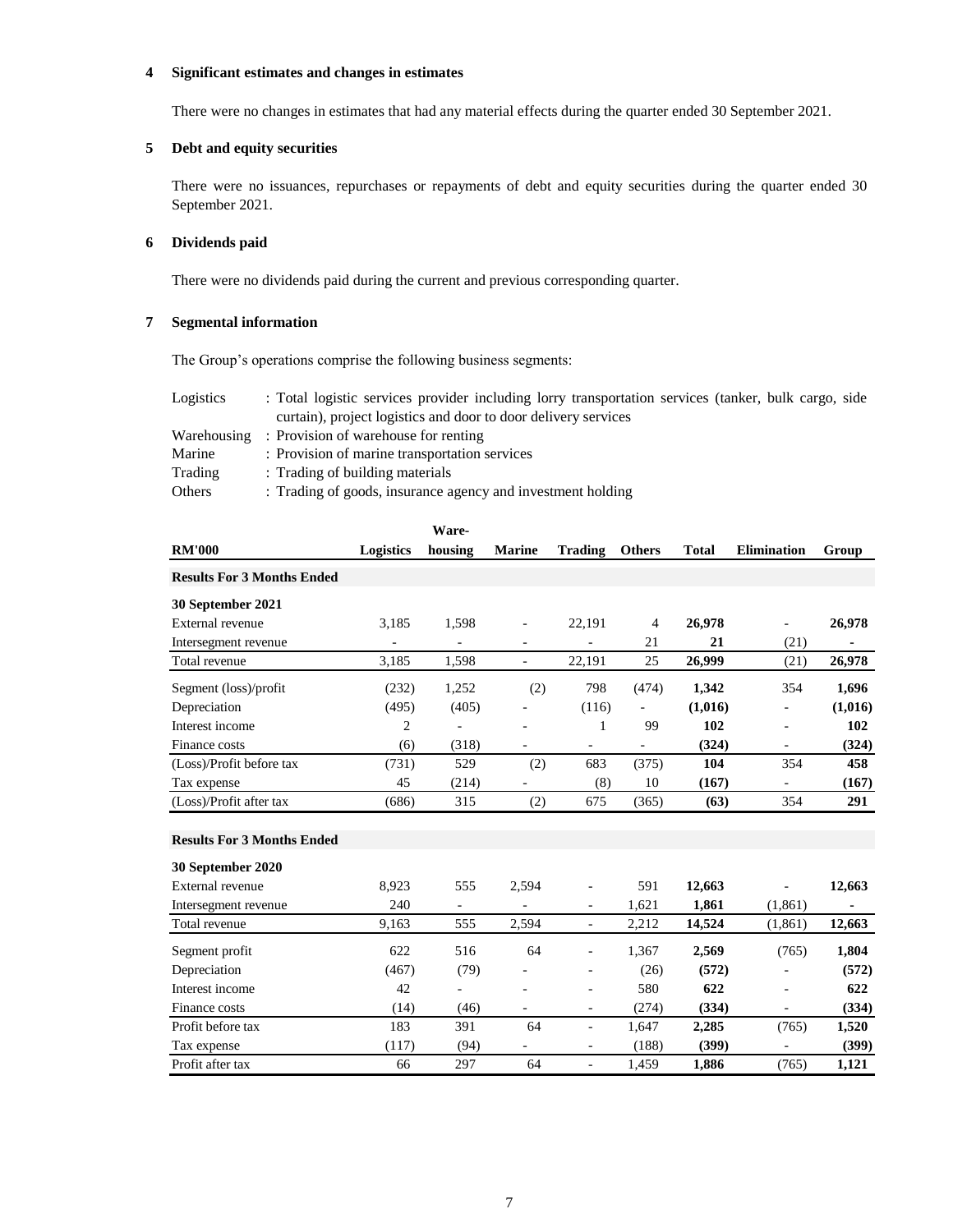# **7 Segmental information (continued)**

|                                   |                | Ware-                    |                          |                              |               |              |                          |         |
|-----------------------------------|----------------|--------------------------|--------------------------|------------------------------|---------------|--------------|--------------------------|---------|
| <b>RM'000</b>                     | Logistics      | housing                  | <b>Marine</b>            | <b>Trading</b>               | <b>Others</b> | <b>Total</b> | <b>Elimination</b>       | Group   |
| <b>Results For 6 Months Ended</b> |                |                          |                          |                              |               |              |                          |         |
| 30 September 2021                 |                |                          |                          |                              |               |              |                          |         |
| External revenue                  | 11,221         | 3,217                    | 410                      | 22,191                       | 988           | 38,027       | $\blacksquare$           | 38,027  |
| Intersegment revenue              |                |                          |                          |                              | 42            | 42           | (42)                     | ٠       |
| Total revenue                     | 11,221         | 3,217                    | 410                      | 22,191                       | 1,030         | 38,069       | (42)                     | 38,027  |
| Segment (loss)/profit             | (991)          | 2,693                    | 1,161                    | 798                          | (857)         | 2,804        | 894                      | 3,698   |
| Depreciation                      | (955)          | (808)                    | (421)                    | (116)                        | (1)           | (2,301)      | $\overline{\phantom{a}}$ | (2,301) |
| Interest income                   | 4              |                          | ÷,                       | 1                            | 269           | 274          | $\blacksquare$           | 274     |
| Finance costs                     | (13)           | (653)                    | $\blacksquare$           | $\overline{\phantom{0}}$     |               | (666)        | $\blacksquare$           | (666)   |
| (Loss)/Profit before tax          | (1,955)        | 1,232                    | 740                      | 683                          | (589)         | 111          | 894                      | 1,005   |
| Tax expense                       | $\blacksquare$ | (481)                    | $\blacksquare$           | (8)                          | (1)           | (490)        | $\frac{1}{2}$            | (490)   |
| (Loss)/Profit after tax           | (1,955)        | 751                      | 740                      | 675                          | (590)         | (379)        | 894                      | 515     |
| <b>Results For 6 Months Ended</b> |                |                          |                          |                              |               |              |                          |         |
| 30 September 2020                 |                |                          |                          |                              |               |              |                          |         |
| External revenue                  | 13,988         | 1,141                    | 4.138                    | $\overline{a}$               | 1,882         | 21,149       | $\overline{a}$           | 21,149  |
| Intersegment revenue              | 426            | $\overline{\phantom{0}}$ | $\blacksquare$           | $\overline{\phantom{0}}$     | 1,642         | 2,068        | (2,068)                  | ۰       |
| Total revenue                     | 14,414         | 1,141                    | 4,138                    | ÷,                           | 3,524         | 23,217       | (2,068)                  | 21,149  |
| Segment profit/(loss)             | 622            | 1,087                    | (10)                     | ÷,                           | 1,521         | 3,220        | (455)                    | 2,765   |
| Depreciation                      | (964)          | (157)                    | (5)                      | $\overline{a}$               | (38)          | (1,164)      | $\overline{a}$           | (1,164) |
| Interest income                   | 45             | ÷,                       |                          | $\overline{a}$               | 1,354         | 1,399        | $\blacksquare$           | 1,399   |
| Finance costs                     | (31)           | (97)                     | $\overline{\phantom{a}}$ | $\overline{\phantom{a}}$     | (562)         | (690)        | $\overline{\phantom{a}}$ | (690)   |
| (Loss)/Profit before tax          | (328)          | 833                      | (15)                     | $\overline{\phantom{0}}$     | 2,275         | 2,765        | (455)                    | 2,310   |
| Tax income/(expense)              | (140)          | (200)                    | (9)                      | $\qquad \qquad \blacksquare$ | (373)         | (722)        | $\blacksquare$           | (722)   |
| (Loss)/Profit after tax           | (468)          | 633                      | (24)                     | $\overline{\phantom{0}}$     | 1,902         | 2,043        | (455)                    | 1,588   |

# **8 Related party disclosures**

Significant recurrent related party transactions are as follows:

|                                      |                          | 3 months ended | 6 months ended |            |  |
|--------------------------------------|--------------------------|----------------|----------------|------------|--|
| <b>RM'000</b>                        | 30.09.2021               | 30.09.2020     | 30.09.2021     | 30.09.2020 |  |
| Companies in which certain Directors |                          |                |                |            |  |
| have interests:                      |                          |                |                |            |  |
| Revenue from services rendered       | 16                       | 228            | 33             | 456        |  |
| Forwarding service charges payable   | $\overline{\phantom{0}}$ | 169            |                | 174        |  |
| Spare parts payable                  | 11                       | 14             | 36             | 38         |  |
| Rental income receivable             |                          |                |                | 8          |  |

The Directors are of the opinion that the above transactions have been established on terms and conditions that are not materially different from those obtainable in transactions with unrelated parties.

#### **9 Valuation of property, plant and equipment**

There was no valuation on property, plant and equipment during the current and previous corresponding quarter.

#### **10 Capital commitments**

As at the end of the reporting quarter, there were no capital commitments approved and contracted by the Group in respect of property, plant and equipment.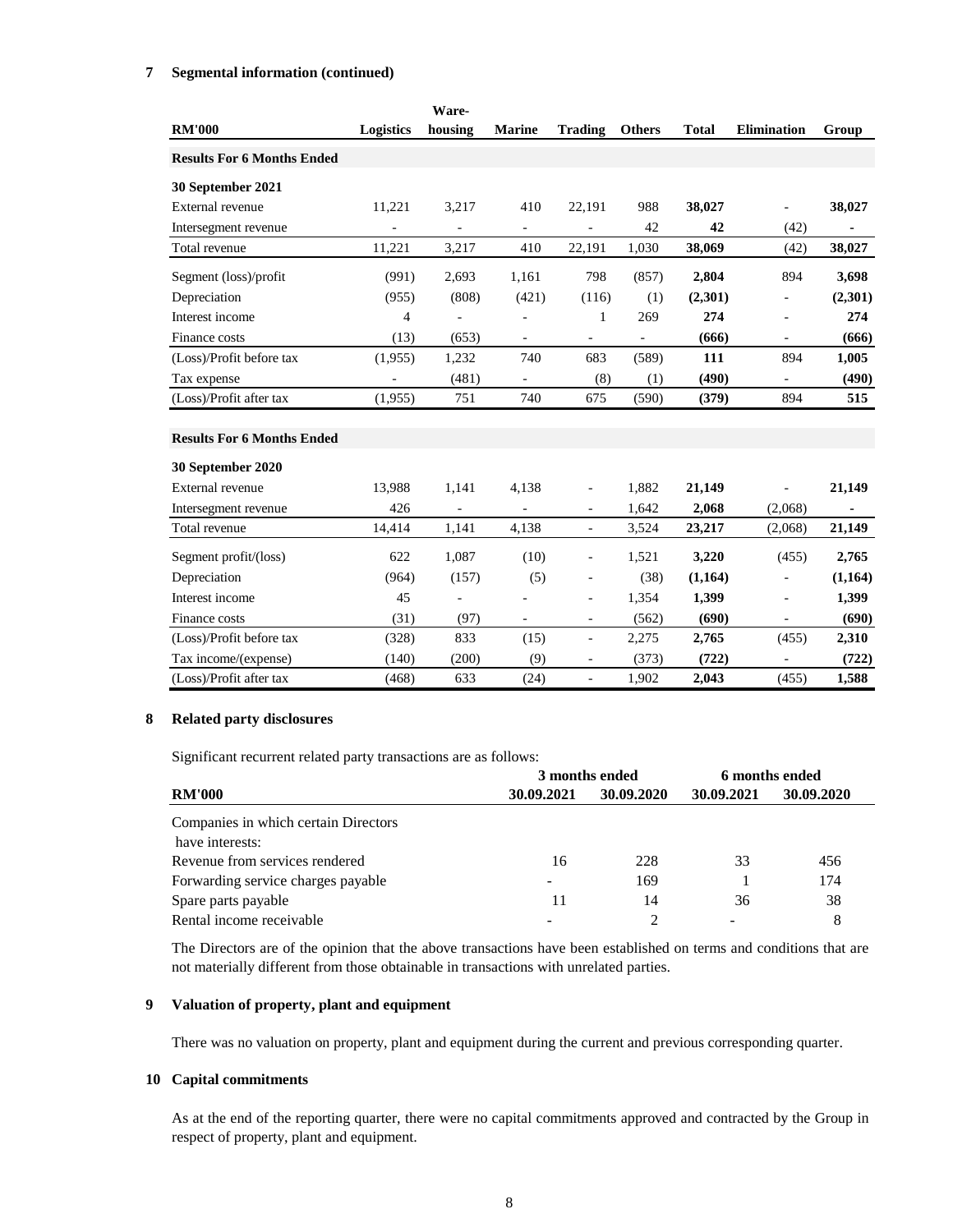#### **11 Contingent assets and liabilities**

There were no major changes in contingent liabilities and contingent assets since the end of last financial year.

#### **12 Changes in composition**

On 16 August 2021, the Company entered into a sale and purchase agreement for the acquisition of 100% equity interest in Hextar Marketing Sdn Bhd ("HMSB") for cash consideration of RM200,000. Following the completion of the acquisition on 25 August 2021, HMSB became a wholly-owned subsidiary of the Company.

Save as disclosed above, there were no other changes in the composition of the Group during the current quarter.

#### **13 Events after the reporting period**

On 27 August 2021, the Company entered into a sale and purchase agreement for the disposal of 35% equity interest in CIBC Technology Sdn Bhd ("CTSB", formerly known as Sierra Jaya Sdn Bhd) for cash consideration of RM105,000. The disposal was planned to bring in new business partners for business expansion purpose. Following the completion of the disposal on 25 October 2021, CTSB became a 65% owned subsidiary of the Company.

On 06 October 2021, the Company had incorporated a new wholly-owned subsidiary, Hextar Vision Sdn Bhd, with an issued share capital of RM1.00.

Save as disclosed above, there were no other material events subsequent to the end of the current quarter.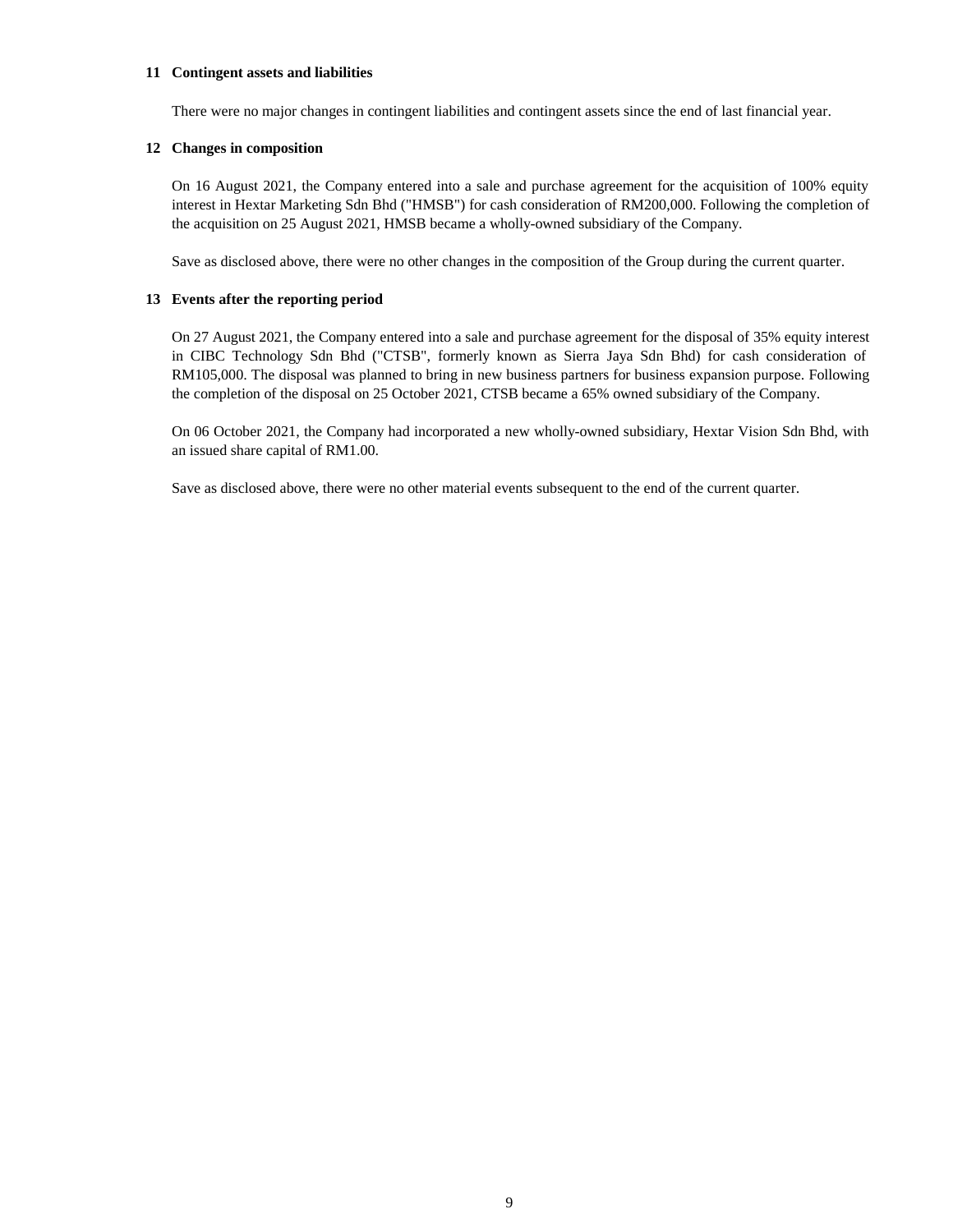# **PART B: EXPLANATORY NOTES PURSUANT TO MAIN MARKET LISTING REQUIREMENTS OF BURSA MALAYSIA SECURITIES BERHAD**

#### **14 Analysis of performance - Comparison with preceding year corresponding quarter**

|                   | 3 months ended |            |          |            |            |          |
|-------------------|----------------|------------|----------|------------|------------|----------|
| <b>RM'000</b>     | 30.09.2021     | 30.09.2020 | Variance | 30.09.2021 | 30.09.2020 | Variance |
| Revenue           | 26,978         | 12.663     | 14.315   | 38,027     | 21.149     | 16.878   |
| Profit before tax | 458            | 1.520      | 1.062)   | 1.005      | 2.310      | (1,305)  |

The Group reported higher revenue for the quarter under review and 6 months cumulative period as compared to the corresponding quarter mainly resulted from the contribution of trading segment. Nevertheless, the Group reported a lower pre-tax profit in current quarter and cumulative period despite of higher revenue due to lower profit margin and higher business operating costs as compared to the corresponding quarter.

#### **Logistics (a)**

|                          | 3 months ended |            | 6 months ended |            |            |          |  |  |
|--------------------------|----------------|------------|----------------|------------|------------|----------|--|--|
| <b>RM'000</b>            | 30.09.2021     | 30.09.2020 | Variance       | 30.09.2021 | 30.09.2020 | Variance |  |  |
| External revenue         | 3.185          | 8.923      | (5.738)        | 11.221     | 13.988     | (2,767)  |  |  |
| (Loss)/Profit before tax | 731)           | 183        | (914)          | (1.955)    | (328)      | (1.627)  |  |  |

The decrease in revenue and pre-tax profit for the current quarter and cumulative period were mainly due to lower business volume and higher business operating costs.

#### **Warehousing (b)**

|                   | 3 months ended |            | 6 months ended  |            |            |                 |  |  |
|-------------------|----------------|------------|-----------------|------------|------------|-----------------|--|--|
| <b>RM'000</b>     | 30.09.2021     | 30.09.2020 | <b>Variance</b> | 30.09.2021 | 30.09.2020 | <b>Variance</b> |  |  |
| External revenue  | 1.598          | 555        | .043            | 3.217      | .141       | 2.076           |  |  |
| Profit before tax | 529            | 391        | 138             | .232       | 833        | 399             |  |  |

As compared to the corresponding quarter, the increase in revenue and pre-tax profit of the warehousing segment for the current quarter and the cumulative period, were mainly due to the rental income contributed from a newly completed warehouse.

# **Marine (c)**

|                          | 3 months ended |            | 6 months ended  |            |            |                 |  |
|--------------------------|----------------|------------|-----------------|------------|------------|-----------------|--|
| <b>RM'000</b>            | 30.09.2021     | 30.09.2020 | <b>Variance</b> | 30.09.2021 | 30.09.2020 | <b>Variance</b> |  |
| External revenue         | -              | 2.594      | (2.594)         | 410        | 4.138      | (3.728)         |  |
| (Loss)/Profit before tax | (2)            | 64         | (66)            | 740        | [15]       | 755             |  |

Revenue for the current quarter and cumulative period have decreased as compared to the corresponding quarter mainly due to the disposal of operating assets and subsidiaries in preceding quarter and final quarter of the preceding financial year. Higher pre-tax profit recorded in current quarter and cumulative period mainly resulted from gain on disposal of operating assets in preceding quarter.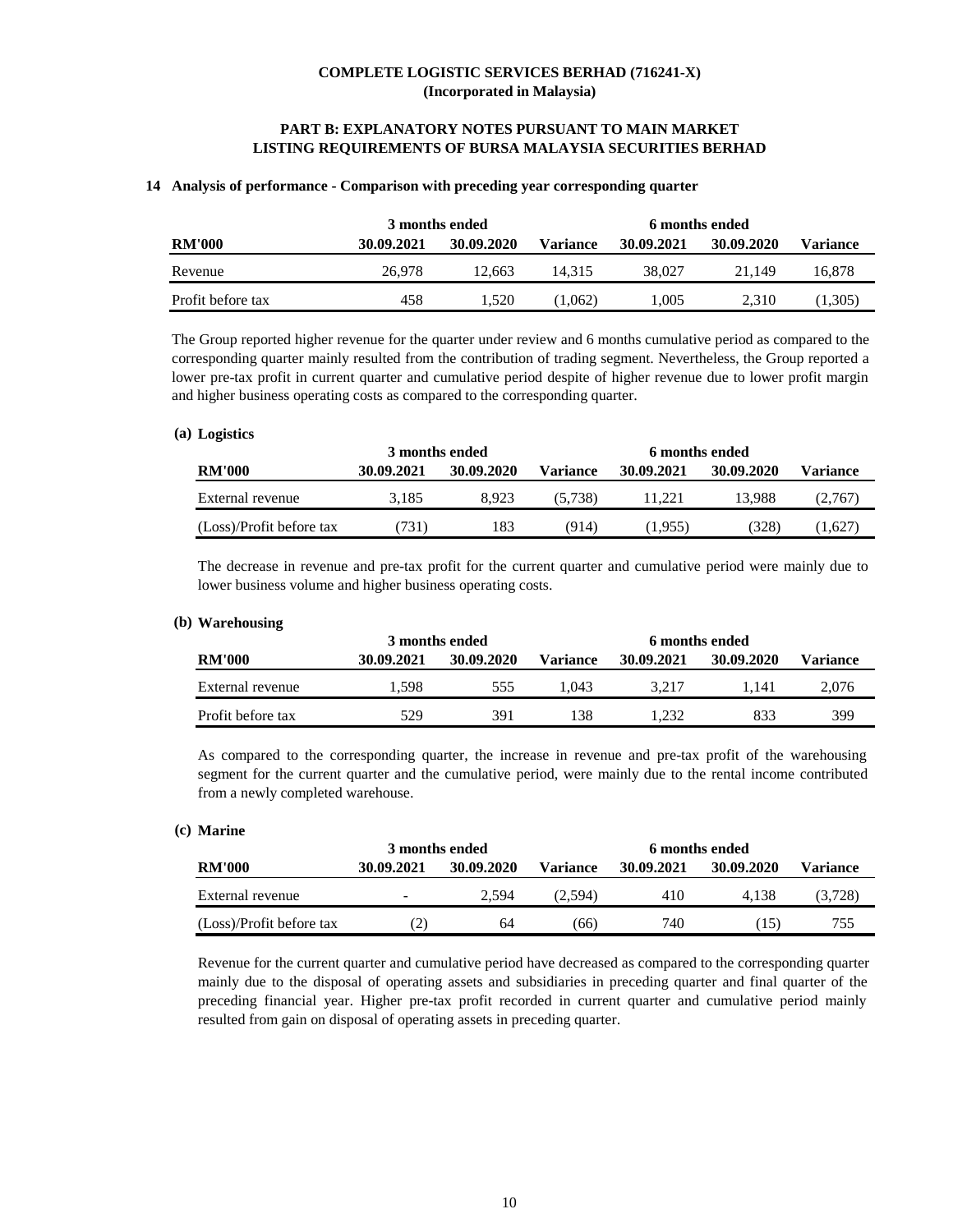## **14 Analysis of performance - Comparison with preceding year corresponding quarter (continued)**

### **Trading (d)**

|                   | 3 months ended |                          |          | 6 months ended |            |          |  |
|-------------------|----------------|--------------------------|----------|----------------|------------|----------|--|
| <b>RM'000</b>     | 30.09.2021     | 30.09.2020               | Variance | 30.09.2021     | 30.09.2020 | Variance |  |
|                   |                |                          |          |                |            |          |  |
| External revenue  | 22.191         | $\overline{\phantom{a}}$ | 22.191   | 22.191         | -          | 22.191   |  |
|                   |                |                          |          |                |            |          |  |
| Profit before tax | 683            | ۰.                       | 683      | 683            | ۰          | 683      |  |

The Group had expanded the existing trading business into the building materials sector through its existing subsidiaries and a newly acquired subsidiary. This business segment started to contribute positively to the Group's revenue and pre-tax profit from the current quarter.

#### **15 Comparison with immediate preceding quarter**

|                   | 3 months ended           |        |          |  |  |
|-------------------|--------------------------|--------|----------|--|--|
| <b>RM'000</b>     | 30.06.2021<br>30.09.2021 |        | Variance |  |  |
|                   |                          |        |          |  |  |
| Revenue           | 26.978                   | 11.049 | 15.929   |  |  |
|                   |                          |        |          |  |  |
| Profit before tax | 458                      | 547    | (89)     |  |  |

As compared to the immediate preceding quarter, revenue in the current quarter increased by RM15.9 million mainly caused by the contribution from Trading business. However, the Group recorded lower pre-tax profit in the current quarter as compared to the immediate preceding quarter due to underperformed Logistics business segment and lower profit margin from Trading business.

# **16 Commentary on prospects**

While all the economy sectors are expected to fully reopen by the end of 2021, we anticipated that our business operations will slowly recover. The Group had recently completed an acquisition of 2.4 acres industrial land in Mukim Klang for its warehousing future business expansion purpose. In addition, the trading of building materials segment had also started to contribute positively to the Group's earnings since the current quarter. Nevertheless, the Group will continue to identify potential business opportunites and participate in new business ventures.

### **17 Profit forecast**

Not applicable.

#### **18 Tax expense**

|                          | 3 months ended |            | 6 months ended |                          |
|--------------------------|----------------|------------|----------------|--------------------------|
| <b>RM'000</b>            | 30.09.2021     | 30.09.2020 | 30.09.2021     | 30.09.2020               |
| Income tax               | 15             | 399        | 338            | 722                      |
| Deferred tax             | 152            | -          | 152            | $\overline{\phantom{a}}$ |
| <b>Total tax expense</b> | 167            | 399        | 490            | 722                      |

Income tax is calculated at the statutory tax rate of 24% of the estimated assessable profit for the period.

The overall effective tax rate of the Group is higher than the statutory tax rate, mainly due to certain non-allowable expenses.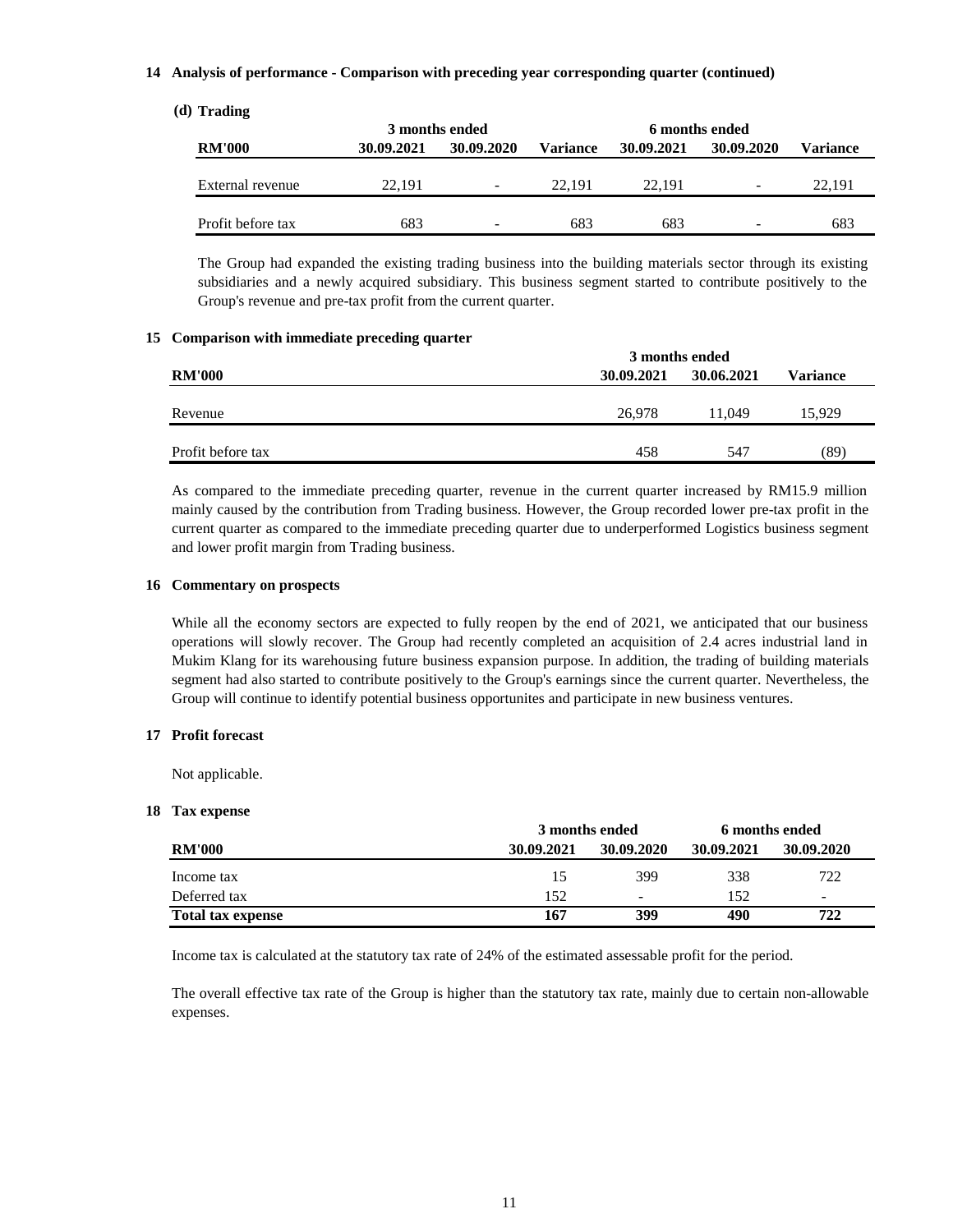### **Retained earnings 19**

| <b>RM'000</b>                  | As at<br>30.09.2021 | As at<br>31.03.2021 |
|--------------------------------|---------------------|---------------------|
| Realised                       | 132,848             | 132,869             |
| Unrealised                     | (1,770)             | (1,882)             |
|                                | 131,078             | 130,987             |
| Consolidation adjustments      | (44, 599)           | (40,032)            |
| <b>Total retained earnings</b> | 86,479              | 90,955              |

#### **Corporate proposals 20**

### **Proposed disposal of 100% equity interest in Guper Resources Sdn Bhd and Ultra Trinity Sdn Bhd**

The Company had on 7 May 2021 entered into 2 conditional sale and purchase agreements for the proposed disposals of the entire equity interest in Guper Resources Sdn Bhd ("GR") and Ultra Trinity Sdn Bhd ("UT") for cash consideration of RM16,946,000 and RM5,506,000 respectively. The proposed disposals had been approved by shareholders at the extraordinary general meeting of the Company convened on 09 September 2021. As such, the proposed disposals shall be completed within three months from the unconditional date of 09 September 2021. Upon completion of the disposal, GR and UT will cease to be wholly-owned subsidiaries of the Company.

# **Private Placement**

On 30 September 2021, the Company announced that it proposed to undertake a private placement of up to 12,832,900 new ordinary shares ("Placement Shares''), representing approximately 10% of the existing issued shares of the Company, at an issue price to be determined later ("Proposed Private Placement'').

The Proposed Private Placement will be undertaken in accordance with the general mandate pursuant to Section 75 and 76 of the Companies Act 2016 obtained from the shareholders of the Company at its 16th Annual General Meeitng convened on 9 September 2021. The Placement Shares shall rank equally in all aspects with the existing Company shares in issue.

The above Proposed Private Placement was approved by Bursa Securities on 14 October 2021. Nevertheless, on 23 November 2021, the Company has decided to abort the Proposed Private Placement taking into consideration of the current market conditions and the funding requirements of the Company.

Save as disclosed above, there were no other corporate proposals announced but not completed as at the reporting date.

# **21 Utilisation of proceeds**

The total gross proceeds of RM85.6 million arising from the disposals of subsidiaries are proposed to be utilised as follows:

| <b>RM'000</b>             | <b>Intended</b><br>utilisation | <b>Actual</b><br>utilisation<br>as at<br>30.09.2021 | <b>Deviation</b> | <b>Balance</b>           | <b>Estimated</b><br>timeframe |
|---------------------------|--------------------------------|-----------------------------------------------------|------------------|--------------------------|-------------------------------|
| Future investment         | 40,000                         | 40,000                                              | -                | $\overline{\phantom{a}}$ | Within 24 months              |
| Dividend to shareholders  | 20,320                         | 20,320                                              | -                |                          | Within 3 months               |
| Working capital           | 20,280                         | 17,403                                              | -                | 2,877                    | Within 24 months              |
| <b>Estimated expenses</b> | 5,000                          | 3.220                                               |                  | 1.780                    | Upon completion $*$           |
|                           | 85,600                         | 80,943                                              |                  | 4,657                    |                               |

\* The balance of estimated expenses of RM1.78 million will be allocated for the Group's working capital purposes.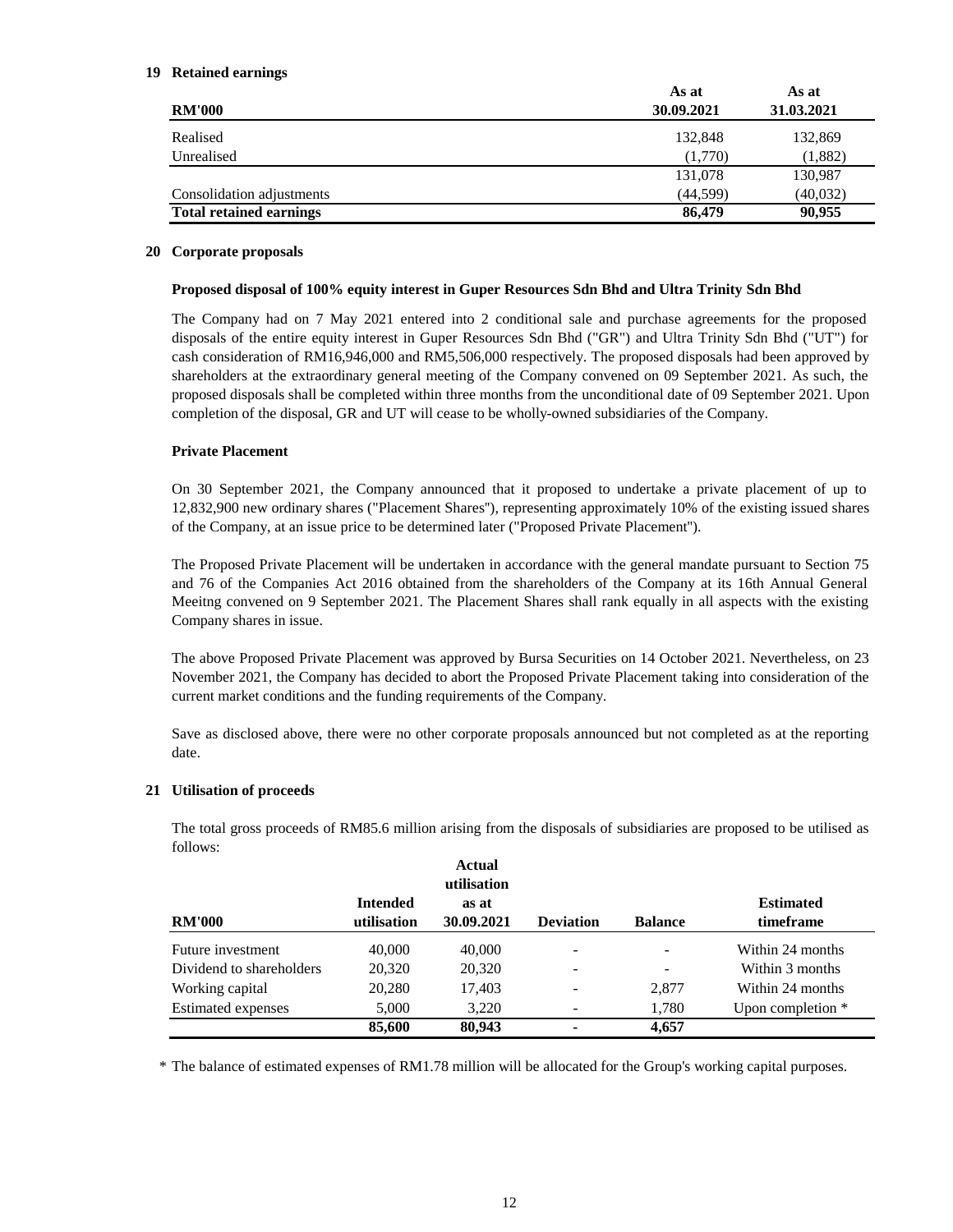#### **22 Borrowings**

|                         | As at      | As at      |
|-------------------------|------------|------------|
| <b>RM'000</b>           | 30.09.2021 | 31.03.2021 |
| Secured                 |            |            |
| Term loans              | 4,351      | 4,832      |
| Unsecured               |            |            |
| Bills payable           | 2,095      |            |
| Short term borrowings   | 6,446      | 4,832      |
| Secured                 |            |            |
| Term loans              | 10,526     | 12,179     |
| Long term borrowings    | 10,526     | 12,179     |
| <b>Total borrowings</b> | 16,972     | 17,011     |

All borrowings are denominated in Ringgit Malaysia.

#### **23 Changes in material litigation**

There was no material litigation against the Group as at the reporting date.

#### **24 Proposed dividend**

No dividend has been proposed.

# **25 Earnings per share ("EPS")**

|                                     | 3 months ended |            |            | 6 months ended |
|-------------------------------------|----------------|------------|------------|----------------|
|                                     | 30.09.2021     | 30.09.2020 | 30.09.2021 | 30.09.2020     |
| Profit attributable to Owners of    |                |            |            |                |
| the Company (RM'000)                | 291            | 1.313      | 515        | 1,831          |
| Weighted average number of          |                |            |            |                |
| ordinary shares in issue ('000)     | 128,330        | 126.995    | 128.330    | 126.995        |
| Effect of dilution ('000)           | 31             | 27         | 31         | 27             |
| Adjusted weighted average number of |                |            |            |                |
| ordinary shares in issue ('000)     | 128,361        | 127,022    | 128,361    | 127,022        |
| <b>Basic EPS</b> (sen)              | 0.2            | 1.0        | 0.4        | 1.4            |
| <b>Diluted EPS</b> (sen)            | 0.2            | 1.0        | 0.4        | 1.4            |

# **26 Financial instruments**

The Group has not entered into any derivatives and accounted for any financial liabilities carried at fair value as at the reporting date.

# **27 Auditors' report on preceding annual financial statements**

The auditors' report on the financial statements for the financial year ended 31 March 2021 was unqualified.